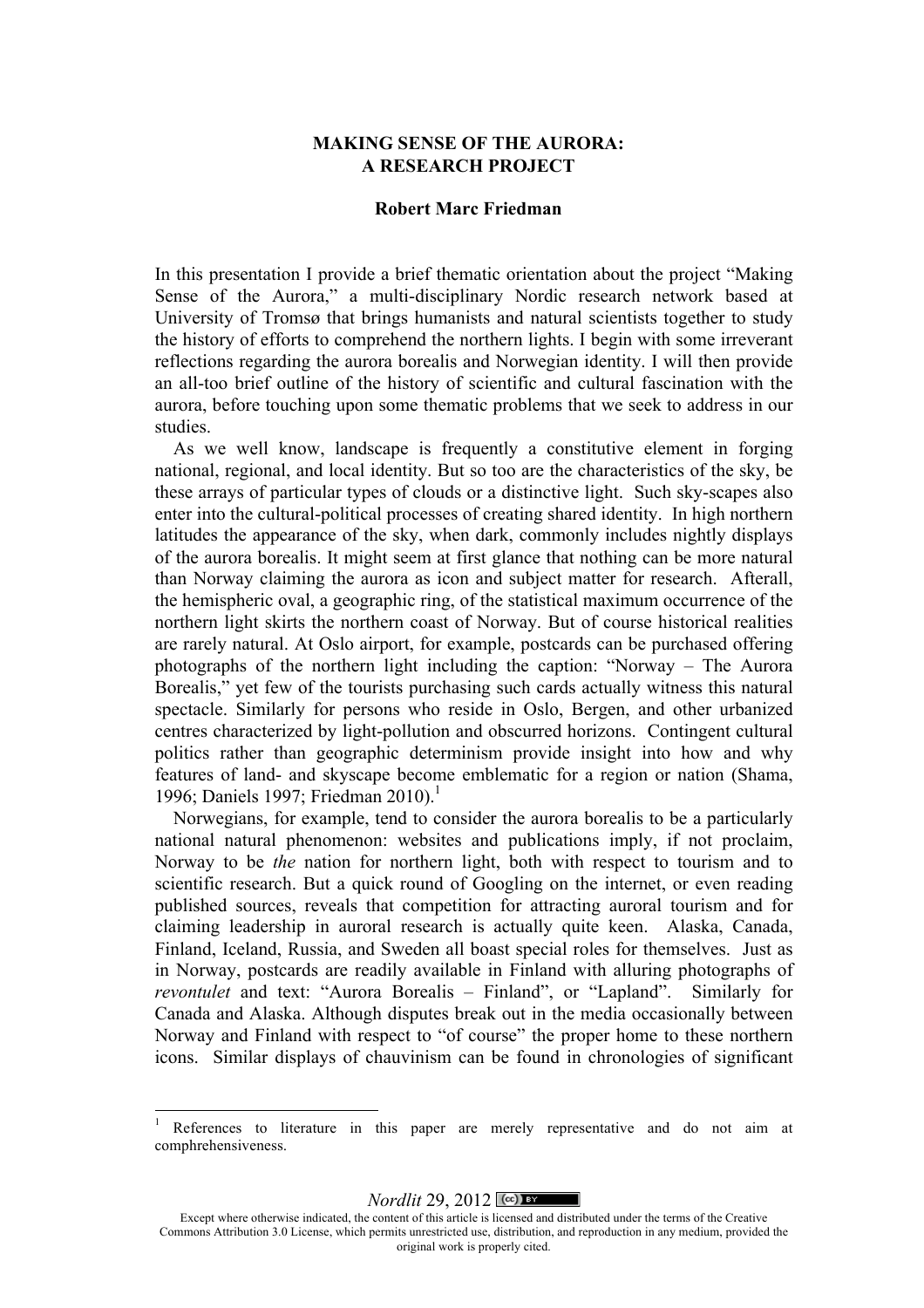names and events in the history of the scientific study of the aurora; these are rarely the same from one nation to another.

Yes, during the first half of the twentieth century Norway did produce significant contributions to the study of the aurora: Kristian Birkeland, Carl Størmer, and Lars Vegard were certainly pioneers (Brekke & Egeland, 1994; Friedman 1995). By the 1920s Norway could certainly consider itself as the leading nation in this field (Chapman, 1926). A number of Norwegians continued to be part of the research front in the postwar era. But popular literature generally fails to mention that after World War II and especially during the Cold War, when polar geophysical research assumed military strategic significance, the United States and Soviet Union entered these sciences with huge research budgets and massive numbers of scientists. Their researchers came to dominate auroral research. Although Norwegians remained active and provided important contributors in auroral studies, to claim a unique leading role is problematic. Indeed the same can be said for any other single nation or region that seeks priveledged status in an era of multi-national collaboration and interdependence.

How then is the myth of the aurora as being particularly Norwegian, or Canadian, or Alaskan maintained? Part of the answer entails the role of story-telling; legends and images prove to be valuable resources, both for researchers and for heads of tourist bureaus. Promotional efforts with regard to being the home of the aurora is achieved, in part, by ignoring other northern nations' claims and accomplishments.

In contrast, the project, "Making Sense of the Aurora", embraces a multi-national comparative perspective that will respect the trans-national character of scientific inquiry and fascination with the northern light. It is a topic moreover that invites Nordic collaboration while also demonstrably able to attract attention of international scholars, as both the topic and the historical problems it generates transcend regional parochial interest.

Indeed, the aurora borealis has status in the history of science as one of the great enigmas. Beginning in the early 1700s when the emerging European republic of learning embraced the aurora as a topic of considerable interest and well into the 1900s, the nature and cause of the aurora defied consensual explanation. The project seeks to contribute to the study of the history of scientific, cultural, and political interest in the northern light in the Nordic nations, while extending comparative perspectives to include European and more generally northern circumpolar frameworks.

The subject matter and perspectives intersect with several research specialities that is sensitive to local contexts, including environmental history, historical geography, far-northern history, history of polar politics, as well as science- and cultural studies. Our aim is internationally-oriented, contextually-sensitive, history of science that also actively engages with other humanistic fields as well as seeks dialogue with natural sciences.

#### **Attempting to comprehend the aurora: A brief historical overview**

Following a number of exceptionally brilliant displays of the aurora in the early 1700s that were visible over most of Europe, even as far south as Italy and Spain, natural philosophers attempted to make sense of the perplexing and widely-witnessed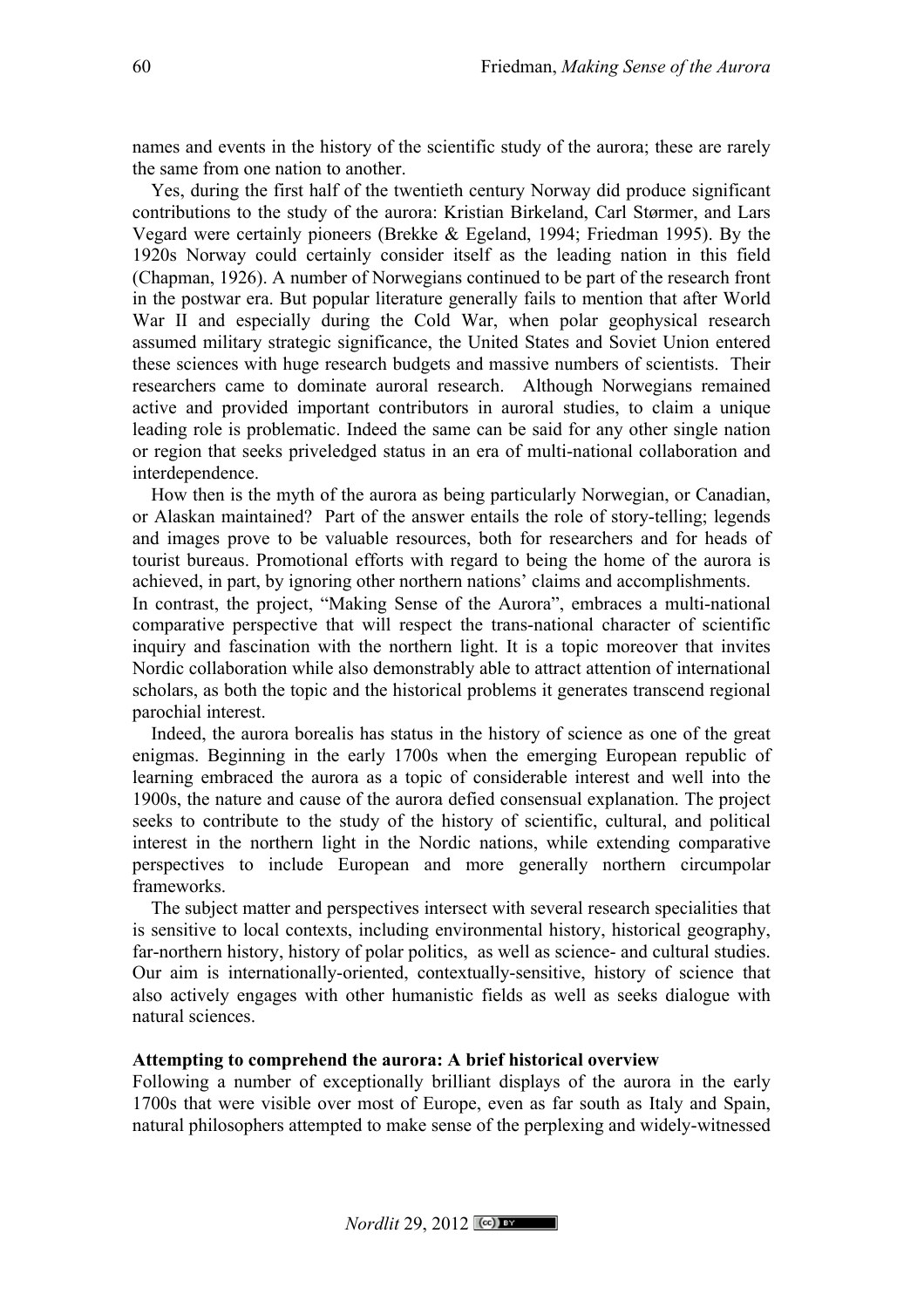public spectacle. They accepted the challenge of transforming the aurora from a Natural Wonder associated with superstition and fear of God's wrath into a phenomenon able to be comprehended through rational inquiry and brought into the domain of a mechanically-based natural philosophy. But, was the aurora a chemical or electrical effect; the result of sun- or moonlight reflected and refracted by polar ice; an indication of extreme vulcanic activity in the Arctic? Even the aurora's location in the sky, including its height, totally baffled everyone (Eather 1980; Aspaas & Hansen 2007; Briggs, 1967; Brundtland 2009; Lindqvist 1993).

Investigators in the Nordic countries quickly learned to appreciate the value of claiming a privileged status because of their geographic proximity to, and therefore greater experience in observing, the northern lights in all its forms and colors. Patriotic Nordic natural philosophers and later professional scientists assumed that the riddle would be solved by their own nationals, which in turn would bestow prestige and honour to themselves, their patrons, and their nations (Fara, 1996; Widmalm, 2009). Yet, others from mid-latitude centres of learning developed their own strategies for making authoritative claims about the aurora. Efforts to create proxies that seemed to replicate auroral phenomena in the form of laboratory simulation or drawing analogically upon other sources of insight less dependent upon geographic proximity. Moreover, considerable interest among scholars and diletante also arose early in non-Nordic countries possessing far-northern territory where aurora frequently could be witnessed, such as Russia, Canada, Scotland, and the United States.

By mid-nineteenth century many of the earlier fanciful explanations for the aurora had been eliminated through experiment and advances in physical theory, but researchers and commentators still could not agree upon its nature or cause. Debate ensued whether these lights were the result of local electrical discharges from friction between ice crystals high in the atmosphere, a form of atmospheric electricity arising from hemispheric air currents similar in some respects to lightning, a discharge from the earth, or even the consequence of some form of space dust. Increasingly investigators found connections between the aurora and rapid fluctuations in the earth's magnetic field, so called magnetic storms, which played havoc on maritime compasses. These two phenomena were themselves associated with the appearance of large numbers of sunspots. Both gross statistical correlations and dramatic observation, as in the case of the massive solar explosion arising near a large sunspot in 1859 and the hemispheric auroal and magnetic storms that soon followed suggested some linkeage (Fritz, 1881; Lemström 1886; Tromholt, 1885; Angot 1896). But neither the state of physical theory nor the development of scientific instrumentation could bring any secure insight. Moreover, the great uncertainties on almost all aspects of the aurora allowed for discounting solar influences – merely coincidence – and like pre-Copernican theories of the celestial sphere, ad hoc explanations could be summoned to save favorite explanatory schemes.

By the mid-1800s and accelerating thereafter, the aurora was also increasingly 'visible' as a result of heightened curiosity about Arctic nature in the wake of sensational polar expeditions. The aurora was becoming a recognized icon of the farnorth and polar wilderness. Britain, France, United States, Germany, Sweden, and Austro-Hungary sent expeditions into the ice with much fanfare and celebrating or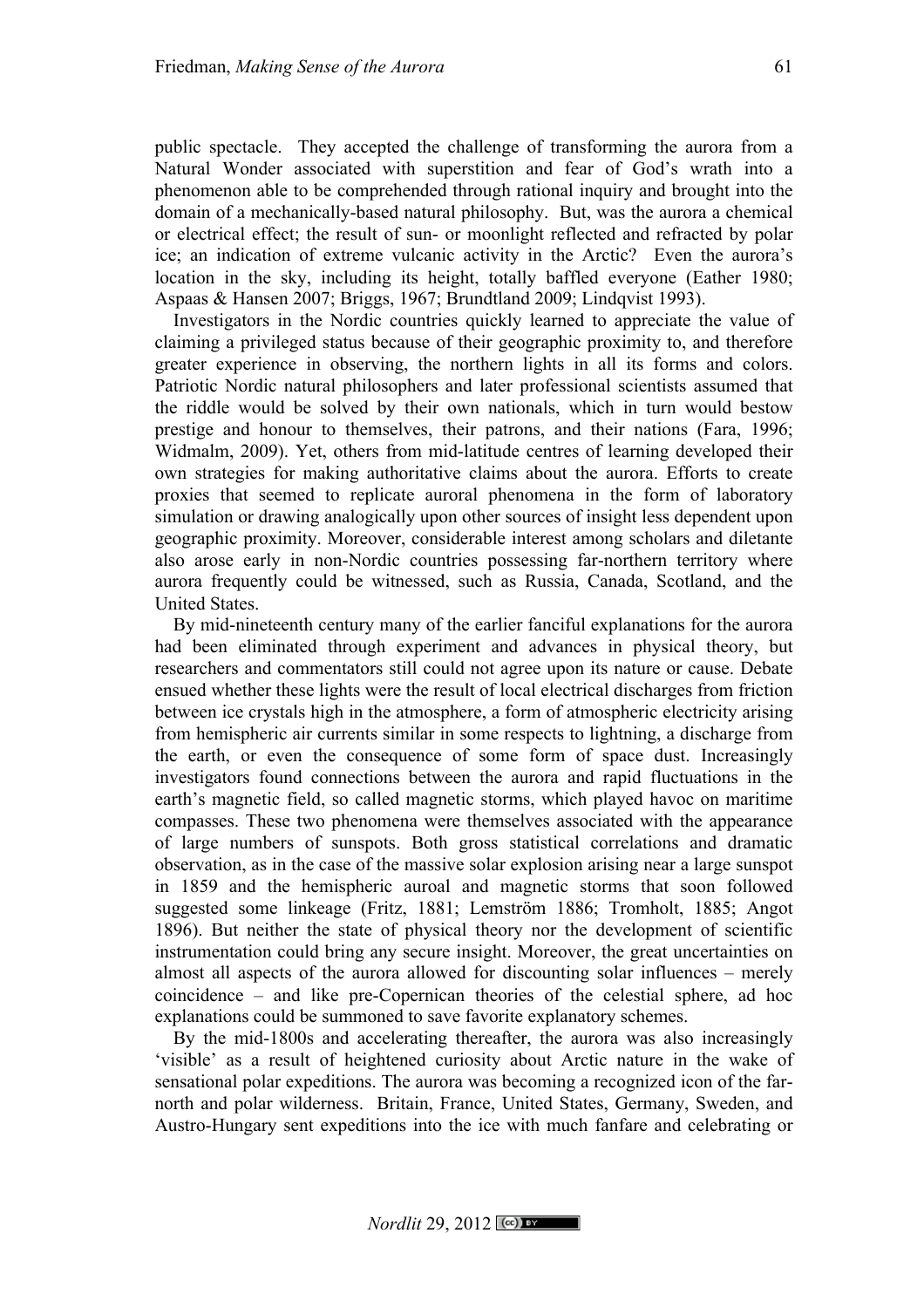mourning the results. Much of Europe and North America caught the polar bacillus resulting in broad circulation of images and literary description of Arctic nature, including the aurora. Travel literature to northern-most Europe, such as exotic "Lapland", further added to the aurora's prominence as a feature of the Arctic and sub-Arctic and with that endowed with a spectrum of cultural meanings and symbolism (Drivenes 1992; Fara 1996; Schimanski & Spring 2009, Spring 2009).

During the last third of the century a new round of 'peaceful' scientific-cultural competition began that sought to win national honour by clarifying the as yet puzzling aurora. The great advances in electro-magnetic and chemical theory as well as new instruments such as the spectroscope, coupled with efforts to coordinate simultaneous observations across national or local boundaries, seemed to promise a means to attain closure on the never-ending debate about the aurora. American, Austro-Hungarian, Danish, Finnish, German, Swedish, and Swiss researchers led the way; Norway played a relatively marginal and sporadic role. Publications in the1880s and 1890s that aimed at compiling accepted knowledge about the aurora revealed a bewildering degree of contradiction; to some, it seemed that it may yet be the case that the aurora borealis actually entailed at least two completely different phenomena arising from differing causes: the allegedly locally-arising far-northern brilliant displays and the more diffuse lights seen further south on a continental or hemispheric scale.<sup>2</sup>

Norway entered the field of auroral studies prominently in the early 1900s. Following Fridtjof Nansen's and the *Fram*'s triumphant return from the Arctic in 1896, physicist Kristian Birkeland capitalized on the national embrace of polar research and exploration to launch a school of Norwegian auroral research. Birkeland, Størmer, Krognes, and Vegard brought Norway into a dominant international position during the first three decades of the century. Birkeland set in motion a definitive link between solar activity and the aurora and magnetic storms. Drawing upon an analogy with the new scientific sensation, the cathode-ray tube, he postulated a solar source of charged particles that are caught in the Earth magnetic field and pulled down into the atmosphere in a narrow zone in far northern magnetic latitudes. Through expeditions to collect magnetic, atmopsheric electric, and auroral observations as well as laboratory models, he developed a highly suggestive theory that commanded international attention, but not necessarily consensual acceptance. His early efforts attracted the attention of his mathematician colleague at the university in Oslo, Carl Størmer. Although his painstaking calculations showing the trajectories of charged particles in a dipole magnetic field gave considerable plausibility to features of Birkeland's theory, Størmer's yet greater achievement entailed developing auroral photography. Beginning in 1910 Størmer and his assistants took hundreds of coordinated photographs of the aurora againt a background of stars from specific locations which then allowed, using triangulation, an undisbutable determination of the height and locatgion of the aurora in the sky. Fixing the lower limit to ca. 100km above the ground, Størmer, together with Krogness and Vegard, provided significant stability to auroral studies. Claims, such as Birkeland's and many others, that intimate relations exist between aurora and

!!!!!!!!!!!!!!!!!!!!!!!!!!!!!!!!!!!!!!!!!!!!!!!!!!!!!!!!!!!!

 $2$  The rhetoric logic of Angot 1996 is structured by the author's desire to further his claim of two different phenomena.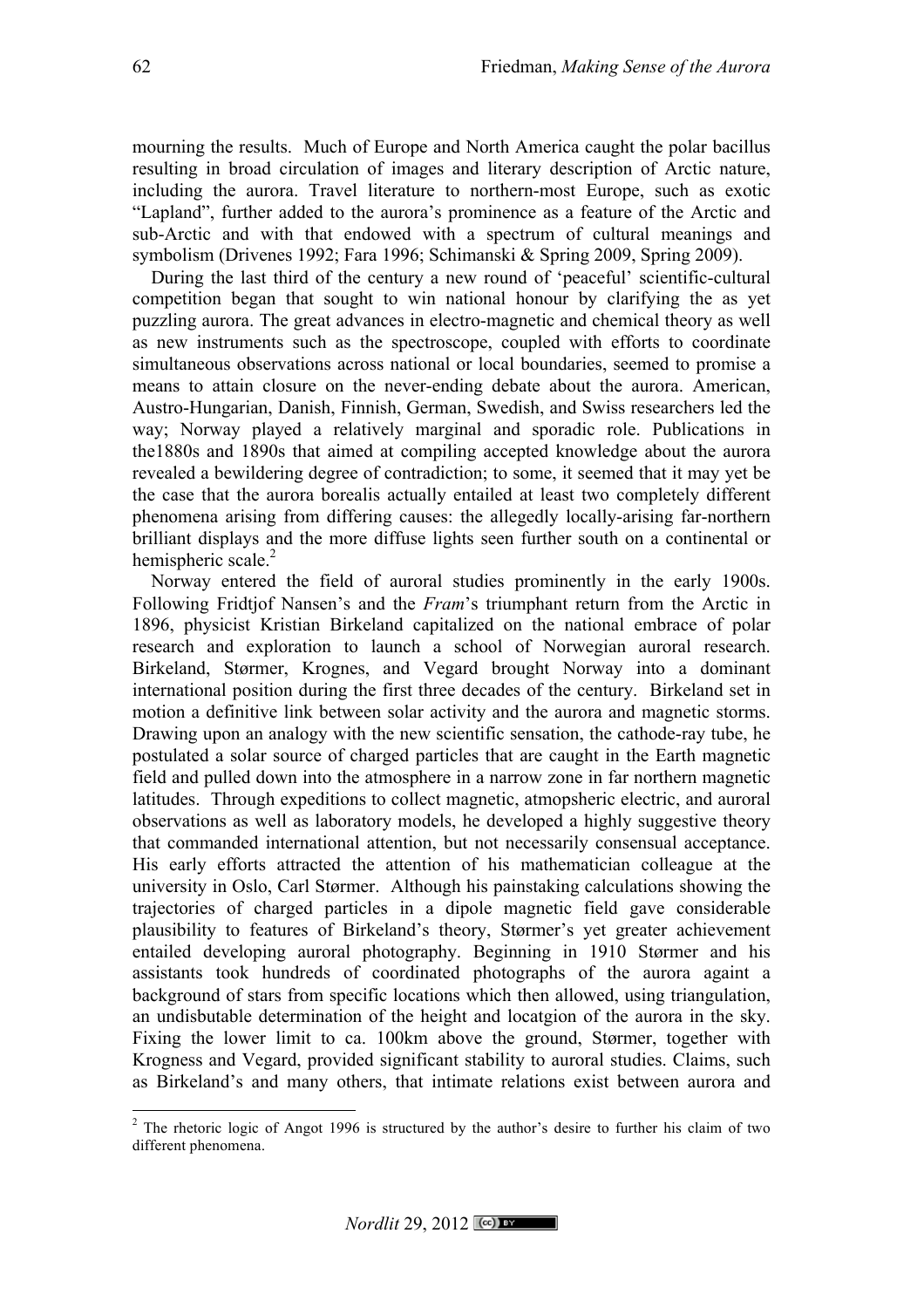weather phenomena were largely, but not entirely, swept aside as no clear mechanism could link phenomena separated vertically by some 90 km of atmosphere (Friedman 2012). Of much greater scientific value was the use of the aurora, together with spectroscopic measurments, to study the physical and chemical nature of the as yet inaccessible upper-most regions of the Earth's atmosphere (Kragh 2009).

By the mid-1900s, however, Norwegian investigators' claims for hegemony in this field were challenged as new disciplinary-specializations emerged related to the study of the upper atmosphere and solar-terrestrial interactions. Although a solarterrestrial linkage was secure, critical features, such as the nature of the solar discharge and the processes of interaction between charged particles and the Earth's magnetic field. Moreover the discovery in the 1920s of a charged-layer in the Earth's atmosphere – the ionosphere –which is critical for long-distance radio transmission brought this region in which the aurora occurs into greater focus. After World War II when the physical environment of the Arctic assumed military strategic importance in East-West national security (Doel 2003). The Super Powers invested heavily in auroral and related topics, not the least because of the importance of trans-polar communications that are influenced by strong ionozation of the upper atmosphere, accompanying geophysical storms associated with powerful aurora. Auroral and related research was being conducted with sophisticated and expensive technologies based on large, well-staffed institutions including massive graduatetraining programs. Also the high-energy collisions between charged particles and molecules in the upper atmosphere were able to provide insight into atomic processes scarcely able to be reproduced in laboratories. Many significant centres of research on the aurora emerged in places such as Texas and Colorado, where nobody sees aurora in the night sky. New highly-complex models of solar-terrestrial interactions emerged after the 1957-58 International Geophysical Year and the start of satellite and rocket measurements in near-space around Earth. Using a range of new instrumentation and coordinated observations shared by many nations, scientists transformed our understanding of the aurora and the broader interconnections between solar and terrestrial magnetic fields.

Norway no longer enjoyed a unique status in this field. Norwegian and other Nordic researchers nevertheless creatively carved out disciplinary niches for themselves and sought innovative collaborative arrangements within the massive international research endeavours. NATO's well-endowed basic research programs allowed European researchers, including Norwegians, to gain access to expensive technologies while also stimulating multi-national European networks of space and near-space investigators. Moreover sophisticated laboratories could now not just allow creating model analogies to phenomena associated with the aurora, but could study the physical features of plasma – the state of extremely energized charged matter such as emitted in the so-called solar wind – so that theories of how the terrestrial and solar magnetic fields interact could receive greater accuracy. Nordic scientists also found new ways to take advantage of their geographical location, especially once Sweden, Norway, and Finland developed institutions for research in the far north. Installations such as EISCAT offer evidence of how small northern nations can maintain significant positions in international endeavors as this advanced radar system for studying near-space plasma and magnetic disturbances with which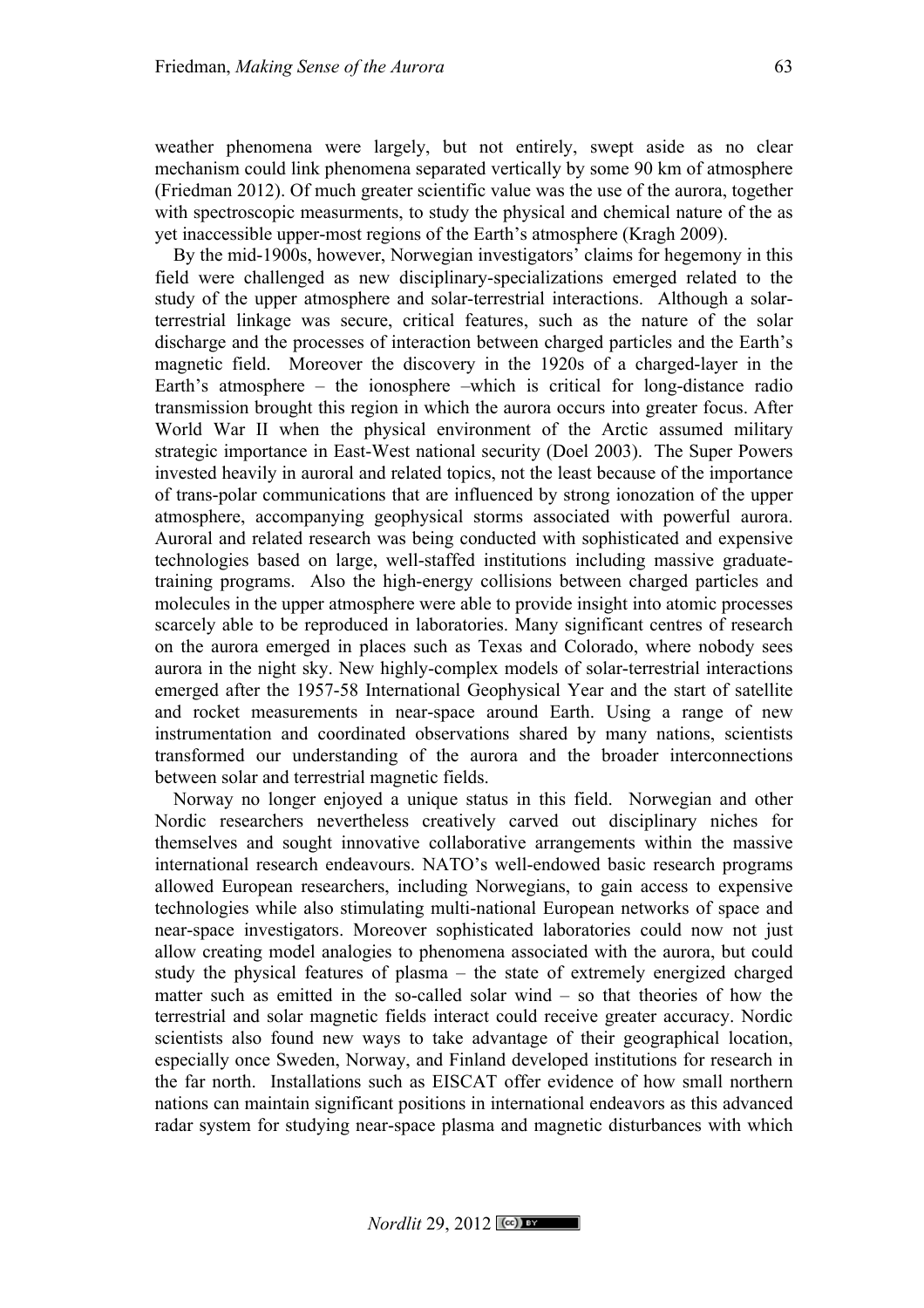aurora is associated expanded to include not just other European nations, but also Japan and China.

# **Making sense of efforts to make sense of the aurora**

This sketch points to a number of themes and perspectives that the history of efforts to comprehend the aurora poses for the history of science. Clearly for most of this history the aurora could not be brought into the laboratory for scrutiny. Nor could the aurora readily be 'disciplined' by skillful observing, with or without instruments. Still beginning in the  $18<sup>th</sup>$  century, instruments and experiments were used in efforts to view, measure, position, allegedly replicate, simulate, and explain the marvel. These claims were supported and contested by direct observations of the aurora, which themselves often proved contradictory and confusing.

A key theme for the project then, from the 1700s, and continuing in different forms well into the 1900s, is that of constituting the object of inquiry: how did investigators try to stabilize this fleeting, frequently rapidly changing phenomenon? Agreement as to the aurora's appearance and visual characteristics was difficult to achieve for over two hundred years, thus making the task of achieving an international discourse on the aurora's nature and cause even more problematic. Nineteenth-century means of reproducing artists's renditions of the aurora could provide some basis for common discussion; similarly for the emergence of a descriptive vocabulary. Still, the often rapidly changing auroral forms, usually not visible to most investigators working in mid-latitudes, made basic discussion of the aurora a challenge. Prior to the achievement of a photographic atlas in 1930 of auroral forms, no single consistent classificatory schemes could be agreed upon. The project seeks to study how investigators attempted, with varying degrees of success, to construct the aurora as an object able to be described, discussed, and theorized through any number of different strategies; such as systematized field observations, illustrative and narrative textual strategies, laboratory proxies and analogies, and theoretical modelling.

"Making Sense of the Aurora" entails not only how the the aurora was established as an object for scientific study, but also how the right to make authoritative claims about this phenomenon changed over time and national context. Whose evidence counted – and why? How did participants in local and trans-national discussions negotiate the relative validity of statements about the aurora? A broad range of amateur and professional scientists; polar explorers and 'Lapland' travelers; dilitantee, popular-science writers, and professors all engaged in an on-going discourse or discourses about the aurora in the 18th and 19th centuries. Discussion about the aurora seems not to have had clear, fixed sharp boundaries defining who could contribute trustworthy observations and insight to the task.

The project therefore also necessarily includes the varied and changing interactions between amateur and professional science, popular culture and academic learning. By avoiding a-historical definitions of 'science' and 'popular culture' the project will contribute to analyzing how over time these realms changed configuration as well as how strategies for asserting authority varied and changed.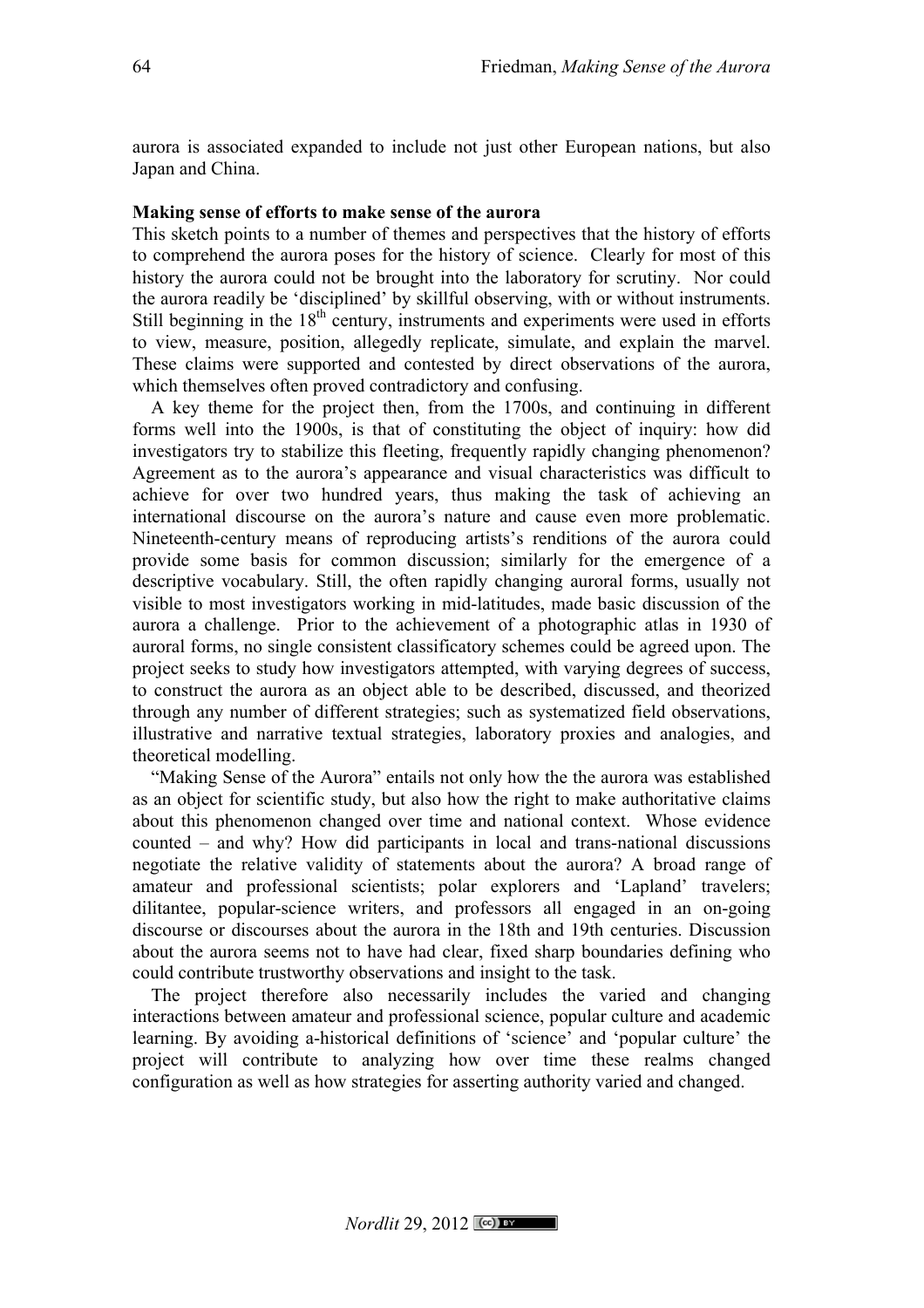Such processes of so-called boundary-work between 'science' and 'non-science' also arose within institutionalized science. It was not always clear what type of scientific specialist was best qualified to investigate the polar aurora. Was it a chemical, astronomical, electromagnetic, and so forth phenomena? As the nineteenth-century disciplinary order of learning developed and mutated over time, the aurora could be found as a topic in several academic fields, as well as those sciences largely institutionalized on the margins of academic institutions, such as magnetic and meteorological observatories. In the twentieth century we can witness at times disciplinary specialists competing to assert privileged theoretical and methodological resources for explaining the aurora, while also attempting to discredit insights won through other disciplinary resources.

Efforts aiming to comprehend the aurora intersected with broader cultural and scientific interests. Why did investigators in different times and contexts consider the aurora an important phenomenon to study or write about? Why invest one's career or life to explain such a puzzling and ephemeral phenomon? There is nothing natural, or inevitable, in creating national traditions for the study of the aurora. Even for Norway, geographic location was by no means causal for the rise – comparatively late – of a national research effort focussed on the aurora or for the aurora to assume iconic *national* rather than just regional status.

Our various sub-projects then will contribute to the growing number of contextual studies of science that link practices in various sites for research, such as field stations and academic laboratories, with broader disciplinary or institutional dynamics embedded in societal realities. They will contribute to the historiography of experimentation which now transcends the role of instruments in the development of theories and laboratory practices to exploring how instruments confer authority, as well as determine what and how things can be observed, measured, and replicated, and therefore, also what can be thought. Instruments are not always strictly neutral. In many cases, the results are subjectively interpreted according to expectations, which was common especially in  $18<sup>th</sup>$  century efforts to simulate the aurora in vacuum tubes or chemical-filled flasks.

Similarly new studies on science in the field sheds insight and raises questions related to social and cognitive practices in making knowledge outside of laboratories and seminar rooms. Scientists' interactions with local populations or with nonacademic members of expeditions often proved crucial for success. Reliable observational practices in the field, and especially in harsh terrain, required specialised skills, which could not be learned from textbooks. How were such skills acquired and communicated; how did they serve as sources of authority and power? This growing literature that problematizes field work and its relation to science in the lab or observatory will be drawn upon – and contributed to – in the project.

In drawing to a close, I would underscore how historical study of the aurora is of value for gaining deeper understanding of the Nordic nations' changing identities with respect to polar and 'Northernly' cultures. Differences among the nations are clear, both with respect to when and why Northern identity was emphasized as well as willingness to engage in polar activities. For example, Denmark's long and changing engagement with Greenland and Iceland as well as polar exploration, Sweden's rise as a leading polar nation in the nineteenth century and decline after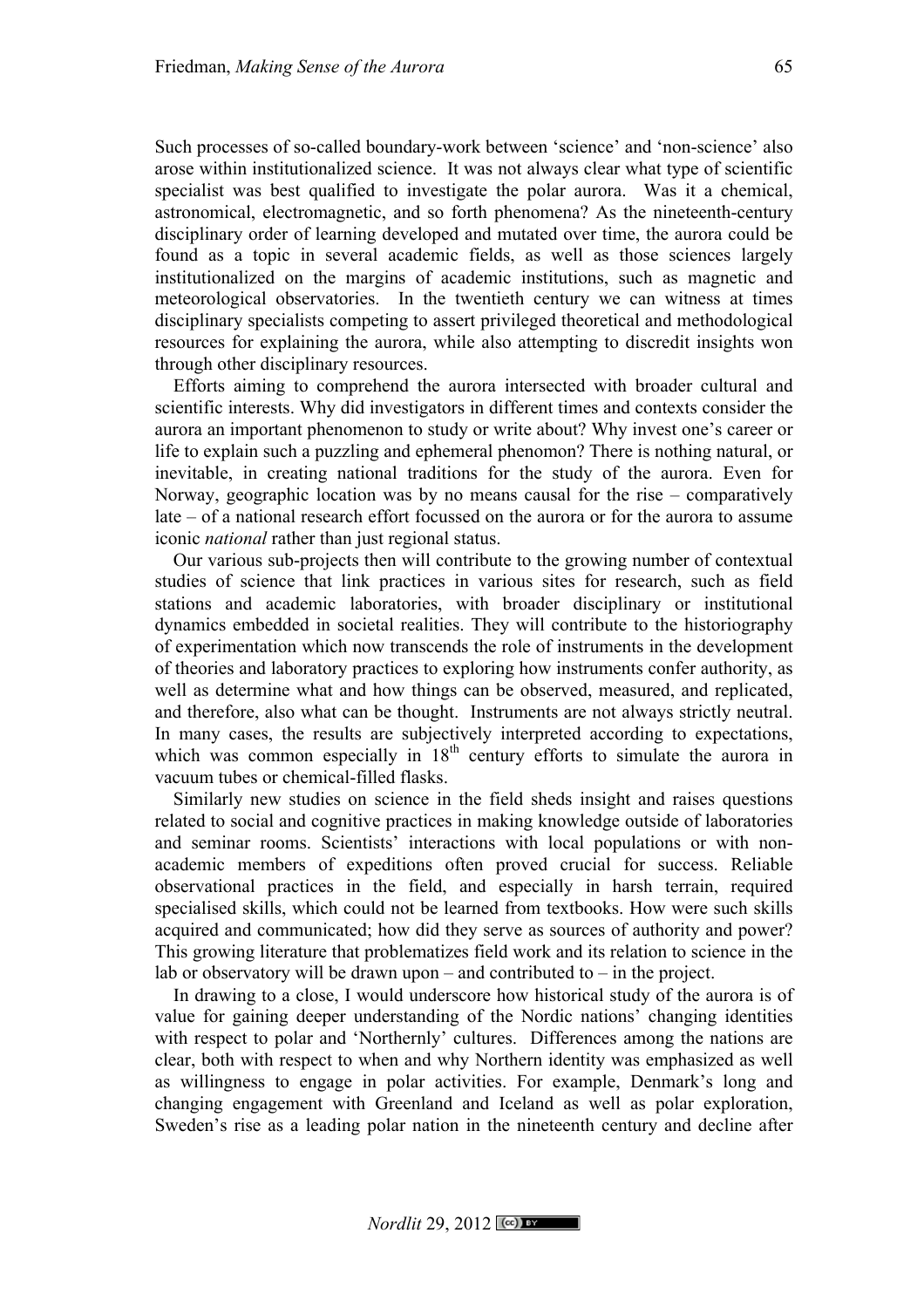World War I, Norway's polar turn in the aftermath of Nansen's expeditions as a means of declaring her right to be considered a sovereign '*kulturnasjon*', and Finland's nineteenth-century efforts to define its own cultural specificity including its 'northerness'. How national interests in studying and appropriating the aurora as a national 'specialty', as cultural icon, and as research subject within European context changed over these three hundred years.

# **Literature list**

- Alfred Angot, *The Aurora Borealis*. London: Kegan Paul, Trench, Trübner & Co. 1896.
- Asgeir Brekke and Alv Egeland, *The Northern Lights: The Heritage and Science*, trans. James Anderson. Oslo, Gyldendal 1994.
- Aspaas, P.P. and T.L. Hansen, "Geomagnetism by the North Pole, anno 1769: The Magnetic Observations of Maximilian Hell during his Venus Transit Expedition", i: *Centaurus*, 49, 2 (2007), 138-164.
- Briggs, J.M. (1967). "Aurora and Enlightenment: Eighteenth-century explanations of the aurora borealis", in *Isis,* 58, 4 (1967), 491-503.
- T. J. Brundtland, "Instrumenter under nordlyset". Foredrag holdt ved workshop, *Understanding the Aurora: Nordic Research into the Northern Light 1716-1917*, Alta 2009.
- Sydney Chapman, "The Aurora Borealis as observerd from Norway", in: *Nature*, 118 (1926), 797-98.
- Stephen Daniels, *Fields of Vision: Landscape Imagery and National Identity in England and the United States*. Oxford: Polity 1997.
- R. E. Doel, "Constituting the postwar earth sciences: The military's influence on the environmental sciences in USA after 1945", in: *Social Studies of Science*, 33, 5 (2003), 635-66.
- E.-A. Drivenes, "*La Recherche* forskningsekspedisjonen Frankrike glemte", i *Historisk tidsskrift* 71, 1 (1992), 11-35.
- R. H. Eather, *Majestic Lights: the Aurora in Science, History and Arts*. Washington D.C.: American Geophysical Union 1980.
- Patricia Fara, "Northern possession: Laying claim to the aurora borealis", in: *Historians. Workshop* 42 (1996), 37-57.
- R. M. Friedman, "Civilization and national honour: The rise of Norwegian geophysical and cosmic science", in *Making Sense of Space: A History of Norwegian Space Activities*, ed., J. P. Collett. Oslo: Universitetforlaget 1995, 3- 39.
- Friedman, "Making the aurora Norwegian: Science and image in the making of a tradition", in: *Interdisciplinary Science Reviews* 35, 1 (2010), 52-70.
- Friedman, "Birkeland, Krogness, and the quest for a magnetic meteorology, 1898- 1918: Stabilizing the aurora as a discipline-building strategy". Mss. in progess (2012).
- Hermann Fritz, *Das Polarlicht*. Leipzig: Brockhaus, 1881.
- Helge Kragh, "The spectrum of the aurora borealis: From enigma to laboratory science", in: *Historical Studies of the Natural Sciences*, 39, 4, (2009), 377-417.
- Sem Lemström, *L'Aurore Boréale.* Paris: Authier-Villars 1886.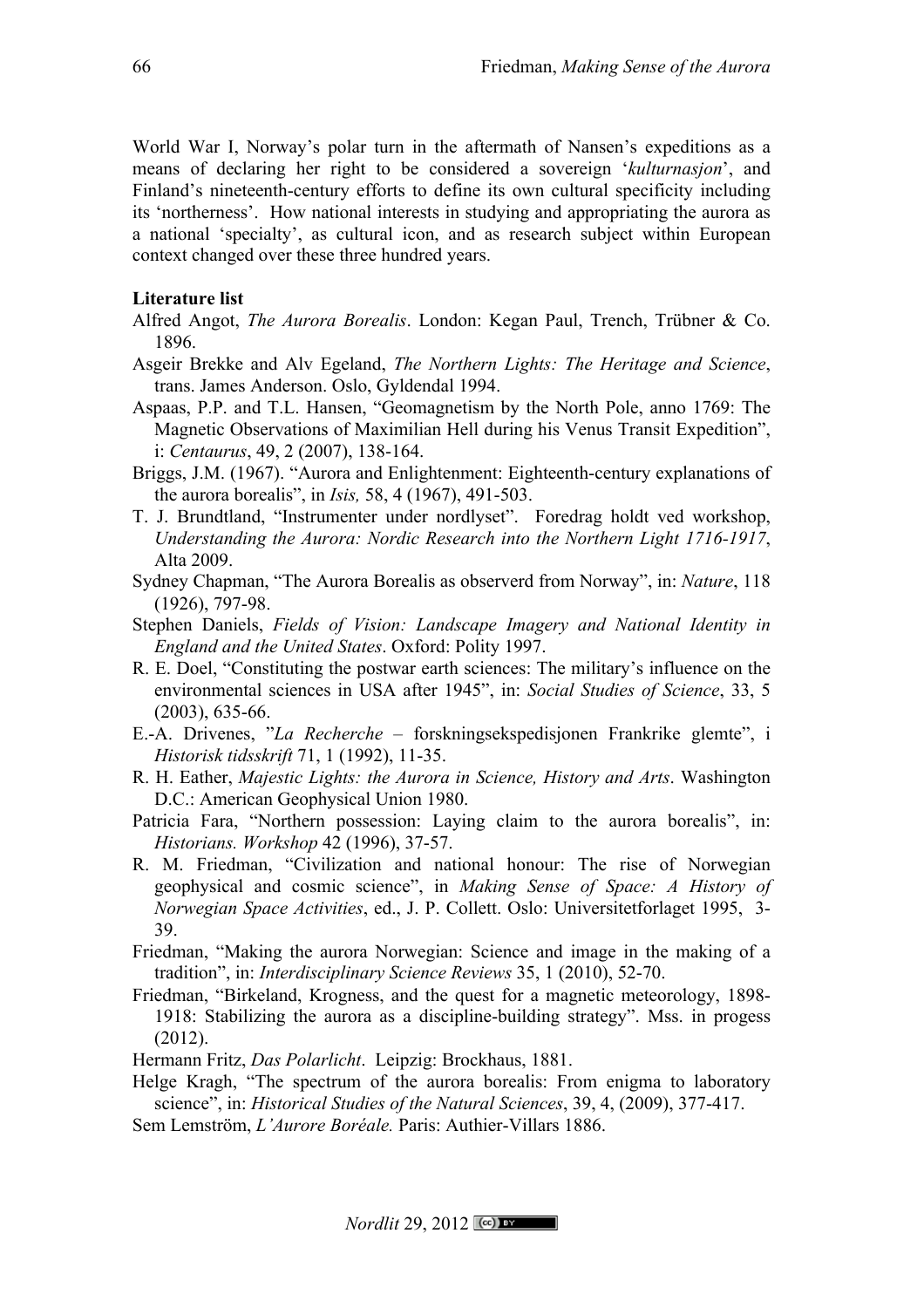Svante Lindqvist, "The spectacle of science: An experiment in 1744 concerning the aurora borealis", in: *Configurations* 1 (1993), 57-94.

Simon Schama, Landscape and Memory London: Fontana, 1996.

- Johan Schimanski and Ulrike Spring, "Explorers' bodies in arctic mediascapes: Celebrating the return of the Austro-Hungarian polar expedition in 1874", in: *Acta Borealia* 26 (2009), 53-79.
- Spring, "Mellom vitenskap og under". Foredrag holdt ved den første nordisk nordlysnettverk workshop: *Understanding the Aurora: Nordic Research into the Northern Light 1716-1917*, Alta, Februar 2009.
- Sophus Tromholt, *Under the Rays of the Aurora Borealis: In the Land of the Lapps and Kvæns,* ed. Carl Siewers*.* London: Sampson Low, Marston, Searle, and Rivington 1885, Vol. I, 192-288.
- Sven Widmalm, "The discovery of the aurora's effect on the magnetic needle: A case study on the creation of scientific authority in mid 18th-century Sweden". Paper presented at the 2nd Nordic aurora-network workshop, November 2009, Tromsø.

## **Biografi:**

Robert Marc Friedman er professor i vitenskapshistorie ved Institutt for arkeologi, konservering og historie ved Universitetet i Oslo og professor II ved Institutt for historie og religionsvitenskap ved Universitetet i Tromsø. Han har utdanning i realfag, teater og drama, og vitenskapshistorie. Han var tidligere professor i historie og 'science studies' ved University of California, San Diego. Han har utgitt en lang rekke bøker og artikler om moderne vitenskap i sosial og kulturell kontekst; bl.a., *Appropriating the Weather: Vilhelm Bjerknes and the Construction of a Modern Meteorology* (Cornell Univ. Press, 1989) og *The Politics of Excellence: Behind the Nobel Prize in Science* (Friedman, Times, H. Holt, 2001). Han har dramatisert vitenskapshistorie for fjernsyn og teater; bl.a. ble *Remembering Miss Meitner* (2002) fremført profesjonelt i flere land og *Amundsen vs Nansen* hadde urfremføring i Tromsø på Hålogaland Teater i desember 2011.

Adresse:IAKH-Historie, Pb 1008 Blindern, 0315 Oslo; robert.friedman@iakh.uio.no.

### **Summary:**

The article provides an introduction to a on-going research project based at University of Tromsø that seeks to analyze the history of efforts to make sense of the aurora borealis from the early 1700s through to the Cold War. Following brilliant displays of the northern lights in the early eighteenth century, natural philosophers strove to explain this phenomenon that evoked widespread fear and superstition. It was not until well into the twentieth century that consensual explanation emerged for this, one of the great enigmas in the history of science. From the start, the quest to explain the aurora borealis became enmeshed with patriotic science and nationalist sentiments. The history of efforts to understand the nature and cause of the aurora poses a number of thematic problems. Being a fleeting and at times rapidly changing phenomenon, only occasionally seen south of far-northern latitudes, the aurora needed to be constituted as an object able to be brought into the domain of rational science. Observational accounts of the aurora came most often from by persons living or travelling in the far north or in the Arctic, but these persons were generally